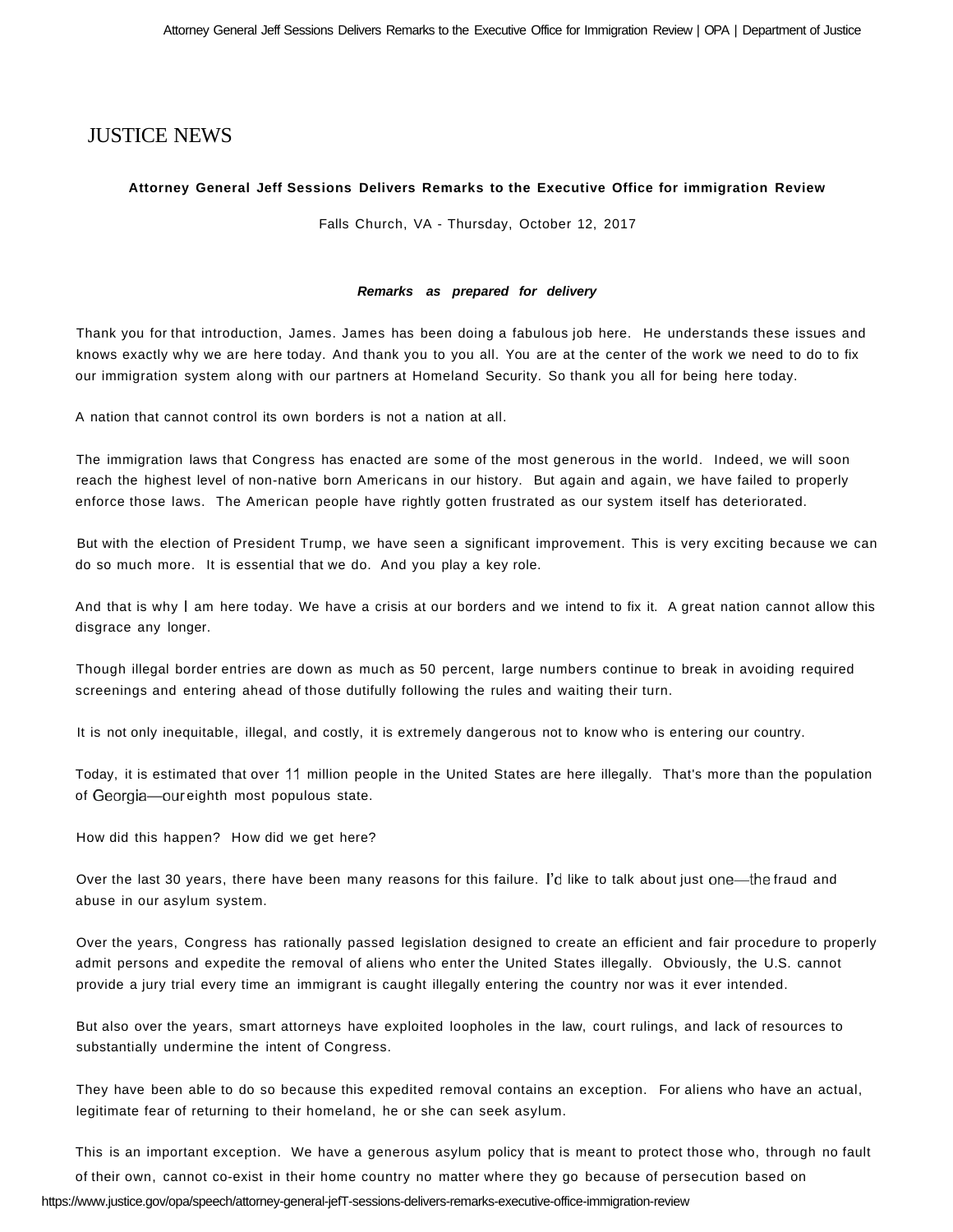10/16/2017 Attorney General Jeff Sessions Delivers Remarks to the Executive Office for Immigration Review | OPA | Department of Justice

fundamental things like their religion or nationality. Unfortunately, this system is currently subject to rampant abuse and fraud. And as this system becomes overloaded with fake claims, it cannot deal effectively with just claims. The surge in trials, hearings, appeals, bond proceedings has been overwhelming.

This is how it works. The Department of Homeland Security is tasked in the first instance with evaluating whether an apprehended alien's claim of fear is credible. If DHS finds that it may be, the applicant is placed in removal proceedings and allowed to present an asylum claim to an immigration judge.

If, however, DHS finds that the alien does not have a credible fear, the alien can still get an immigration judge to review that determination. In effect, those who would otherwise be subject to expedited removal get two chances to establish that their fear is credible.

But in 2009, the previous Administration began to allow most aliens who passed an initial credible fear review to be released from custody into the United States pending a full hearing. These changes—and case law that has expanded the concept of asylum well beyond Congressional intent—created even more incentives for illegal aliens to come here and claim a fear of return.

The consequences are just what you'd expect. Claims of fear to return have skyrocketed, and the percentage of claims that are genuinely meritorious are down.

The system is being abused to the detriment of the rule of law, sound public policy, public safety, and of just claims. This, of course, undermines the system and frustrates officers who work to make dangerous arrests in remote areas. Saying a few simple words is now transforming a straightforward arrest and immediate return into a probable release and a hearing—if the alien shows for the hearing.

Here are the shocking statistics: in 2009, DHS conducted more than 5,000 credible fear reviews. By 2016, that number had increased to 94,000. The number of these aliens placed in removal proceedings went from fewer than 4,000 in 2009 to more than 73,000 by 2016—nearly a 19-fold increase—overwhelming the system and leaving those with just claims buried.

The increase has been especially pronounced and abused at the border. From 2009 to 2016, the credible fear claims at the border went from approximately 3,000 cases to more than 69,000.

All told the Executive Office for Immigration Review has over 600,000 cases pending—tripled from 2009.

And the adjudication process is broken as well. DHS found a credible fear in 88 percent of claims adjudicated. That means an alien entering the United States illegally has an 88 percent chance to avoid expedited removal simply by claiming a fear of return.

But even more telling, half of those that pass that screening—the very people who say they came here seeking asylum —never even file an asylum application once they are in the United States. This suggests they knew their asylum claims lacked merit and that their claim of fear was simply a ruse to enter the country illegally.

Not surprisingly, many of those who are released into the United States after their credible fear determination from DHS simply disappear and never show up at their immigration hearings. Last year, there were 700 percent more removal orders issued in absentia for cases that began with a credible fear claim than in 2009. In fact, removal orders issued in absentia in all immigration cases have doubled since 2012—with nearly 40,000 in the 2017 fiscal year.

The system is being gamed. The credible fear process was intended to be a lifeline for persons facing serious persecution. But it has become an easy ticket to illegal entry into the United States.

We also have dirty immigration lawyers who are encouraging their otherwise unlawfully present clients to make false claims of asylum providing them with the magic words needed to trigger the credible fear process.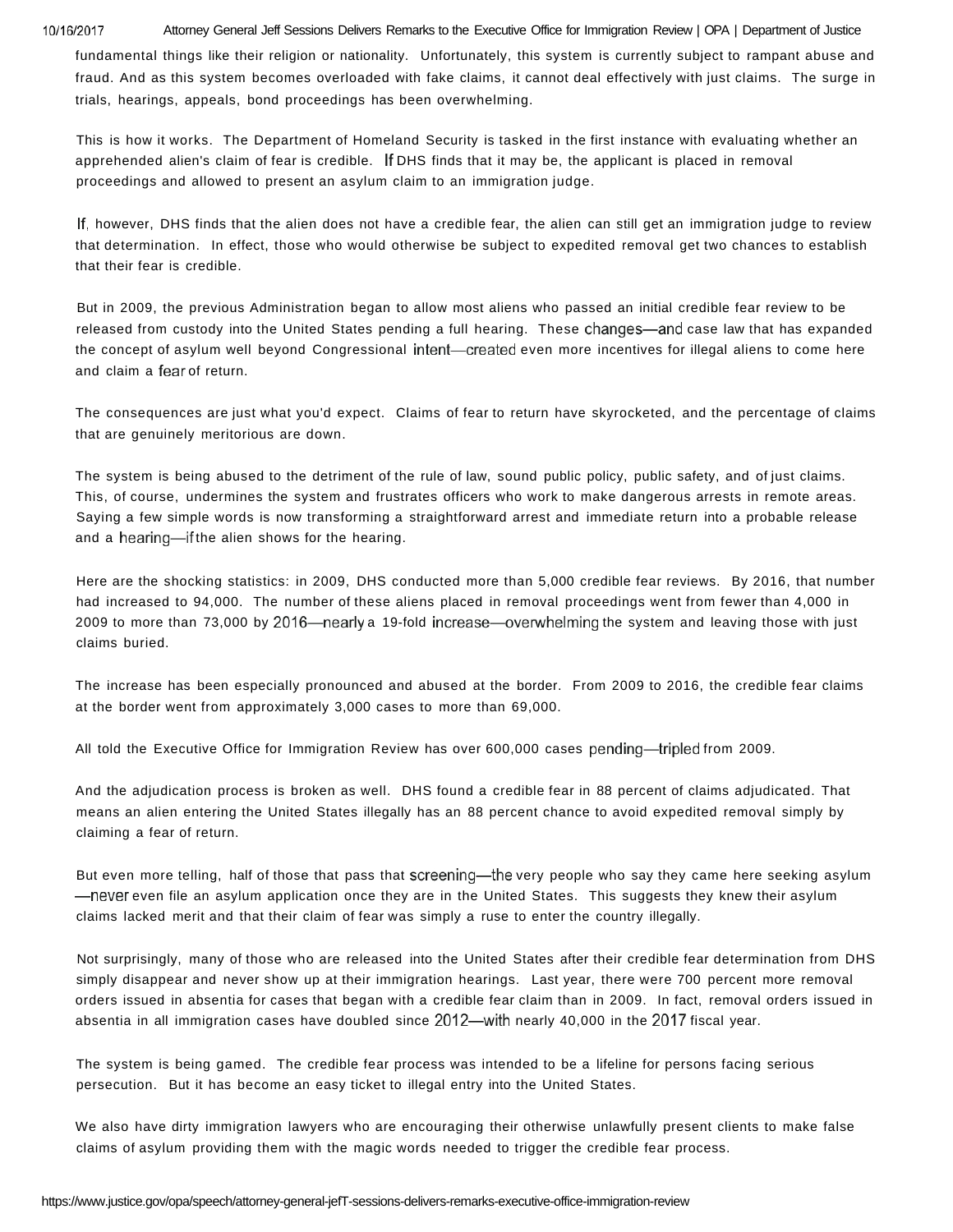6/2017 Attorney General Jeff Sessions Delivers Remarks to the Executive Office for Immigration Review | OPA | Department of Justice In a December 2015 GAO report, it was noted that: "As of March 2014, a joint fraud investigation led by the U.S. Attorney's Office for the Southern District of New York, resulted in charges against 30 defendants, including 8 attorneys, for their alleged participation in immigration fraud schemes." Nearly 4,000 individuals who were connected to these attorneys and preparers have been granted asylum.

Our asylum laws are meant to protect those who because of characteristics like their race, religion, nationality, or political opinions cannot find protection in their home countries. They were never intended to provide asylum to all those who fear generalized violence, crime, personal vendettas, or a lack of job prospects. Yet, vague, insubstantial, and subjective claims have swamped our system.

Under current practice, there is no cost or risk for those who make a baseless asylum claim. There is no fee associated with an asylum application, and the applicant routinely is provided work authorization once an application has been pending at least six months, regardless of the merit of the application.

Current case law requires a court hearing on every asylum application, even if it is obviously without merit. Denying an asylum application is difficult to prove—and so it seldom happens. There is no way to reasonably investigate the claims of an asylum claimant in their own country. And flawed confidentiality provisions inhibit investigations into possible fraud schemes.

That's why there's a common, fatalistic refrain you'll hear from immigration judges and immigration enforcement that "the case isn't over until the alien wins." There are almost no costs, but potentially many rewards, for filing a meritless asylum application.

This is a compassionate country—and lawfully admits more immigrants than any country in the world. But we must recognize that our generous system is being terribly abused. As one immigration judge recently told me about the credible fear process, "any adjudicatory system with a grant rate of nearly 90 percent is inherently flawed."

The President Trump understands this is a crisis. And so do the American people.

The President promised voters he would return this country to a lawful system of immigration during his campaign and he is going to deliver. His priorities are mainstream and common sense. And—whether it's an end to sanctuary city policies or an e-verification system to ensure lawful employment—they are supported by the vast majority of Americans.

Congress must pass the legislative priorities President Trump announced this week, which included significant asylum reform, swift border returns, and enhanced interior enforcement.

We can impose and enforce penalties for baseless or fraudulent asylum applications and expand the use of expedited removal. We can elevate the threshold standard of proof in credible fear interviews. We can expand the ability to return asylum seekers to safe third countries. We can close loopholes and clarify our asylum laws to ensure that they help those they were intended to help.

We can turnaround this crisis under President Trump's leadership.

What we cannot do—what we must not do—is continue to let our generosity be abused, we cannot capitulate to lawlessness and allow the very foundation of law upon which our country depends to be further undermined.

Thank you.

**Speaker:**  Attorney General Jeff Sessions

**Topic(s):**  Immigration

## **Components):**

<https://www.justice.gov/opa/speech/attorney-general-jeff-sessions-delivers-remarks-executive-office-immigration-review>